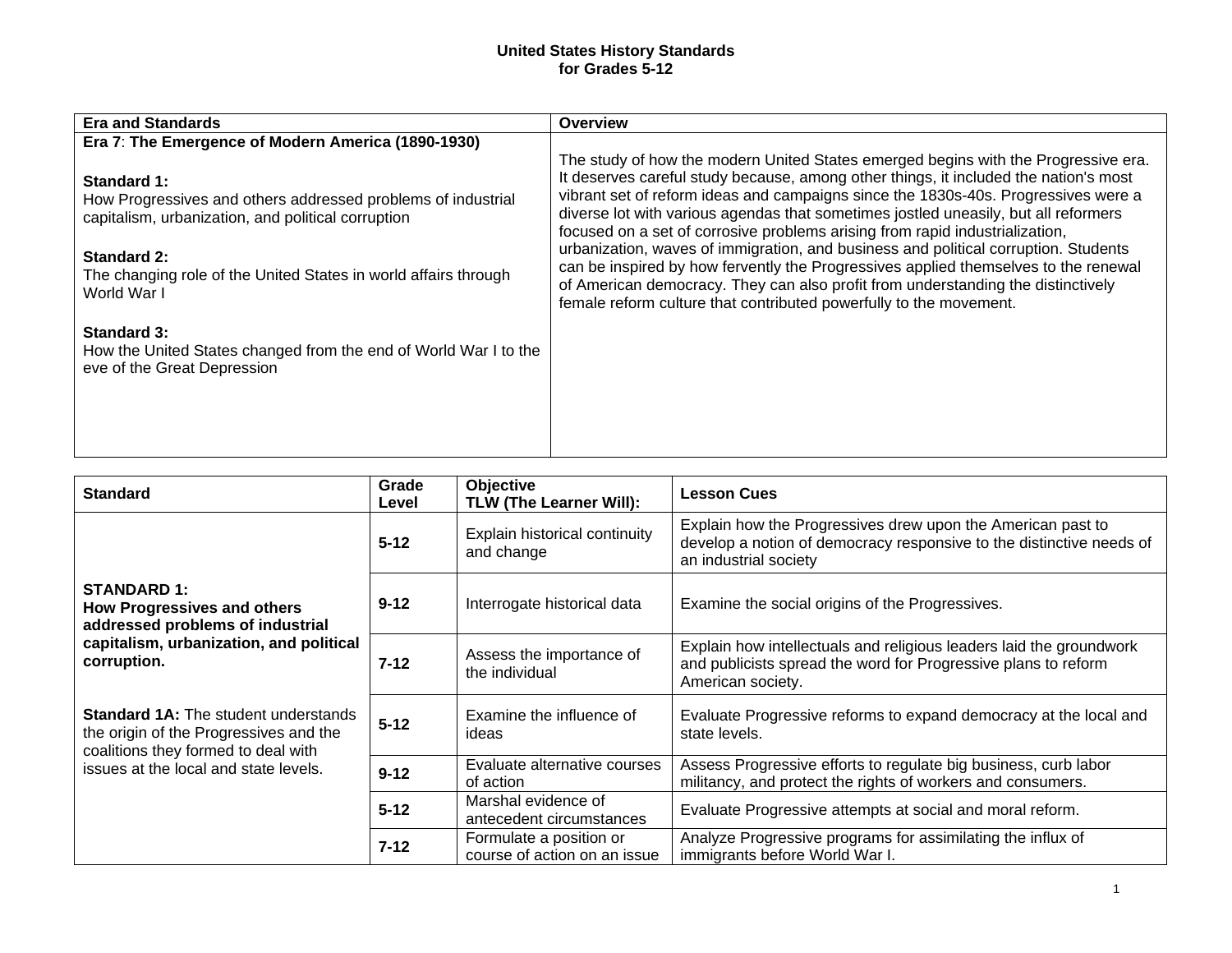| <b>Standard</b>                                                                                          | Grade<br>Level | <b>Objective</b><br>TLW (The Learner Will):             | <b>Lesson Cues</b>                                                                                                                                                                            |
|----------------------------------------------------------------------------------------------------------|----------------|---------------------------------------------------------|-----------------------------------------------------------------------------------------------------------------------------------------------------------------------------------------------|
|                                                                                                          | $5 - 12$       | Assess the importance of<br>the individual              | Evaluate the presidential leadership of Theodore Roosevelt, William<br>Howard Taft, and Woodrow Wilson in terms of their effectiveness in<br>obtaining passage of reform measures.            |
|                                                                                                          | $7 - 12$       | Interrogate historical data                             | Explain why the election of 1912 was a pivotal campaign for the<br>Progressive movement.                                                                                                      |
| <b>Standard 1B:</b> The student understands<br>Progressivism at the national level.                      | $7 - 12$       | Compare and contrast<br>differing sets of ideas         | Compare the New Nationalism, New Freedom, and Socialist<br>agendas for change.                                                                                                                |
|                                                                                                          | $5 - 12$       | Evaluate the implementation<br>of a decision            | Describe how the 16th, 17th, 18th, and 19th amendments reflected<br>the ideals and goals of Progressivism and the continuing attempt to<br>adapt the founding ideals to a modernized society. |
|                                                                                                          | $9 - 12$       | Interrogate historical data                             | Explain how the decisions of the Supreme Court affected<br>Progressivism.                                                                                                                     |
| <b>Standard 1C:</b> The student understands<br>the limitations of Progressivism and the                  | $9 - 12$       | Compare and contrast<br>differing ideas                 | Compare the counter-Progressive programs of various labor<br>organizations with the social democratic programs promulgated in<br>industrial Europe.                                           |
|                                                                                                          | $5 - 12$       | Consider multiple<br>perspectives                       | Examine the perspectives of various African Americans on<br>Progressivism and their alternative programs.                                                                                     |
| alternatives offered by various groups.                                                                  | $9 - 12$       | Consider multiple<br>perspectives                       | Specify the issues raised by various women and how mainstream<br>Progressives responded to them.                                                                                              |
|                                                                                                          | $9 - 12$       | Explain historical continuity<br>and change             | Evaluate the changing attitude toward Native American assimilation<br>under Progressivism and the consequences of the change.                                                                 |
| <b>STANDARD 2:</b><br>The changing role of the United<br>States in world affairs through World<br>War I. | $5 - 12$       | Formulate a position or<br>course of action on an issue | Analyze the reasons for the Open Door policy.                                                                                                                                                 |
| <b>Standard 2A: The student understands</b><br>how the American role in the world                        | $7 - 12$       | Evaluate the implementation<br>of a decision            | Evaluate the Roosevelt administration's foreign policies.                                                                                                                                     |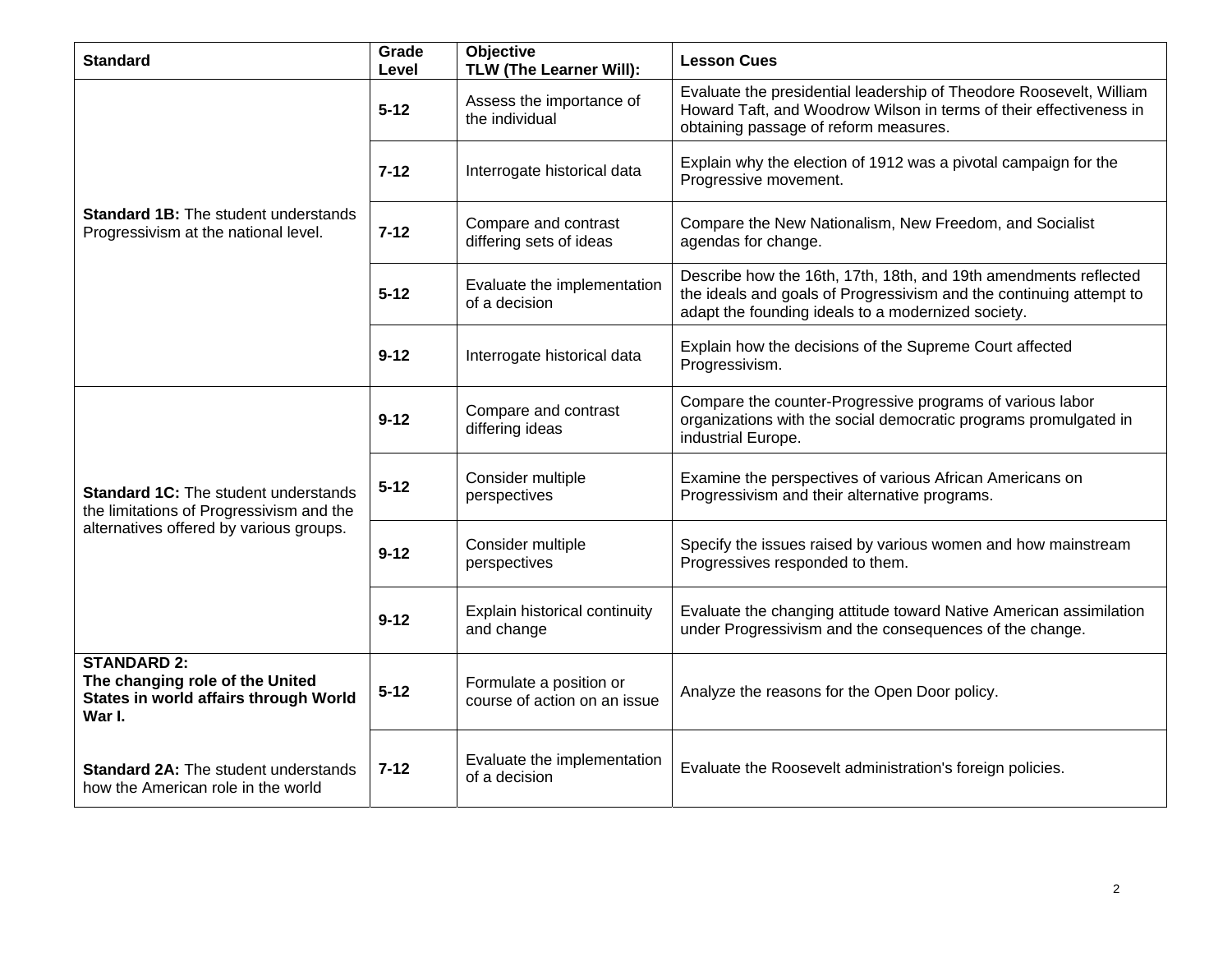| <b>Standard</b>                                                                                                               | Grade<br>Level | Objective<br><b>TLW (The Learner Will):</b>     | <b>Lesson Cues</b>                                                                                                                                                    |
|-------------------------------------------------------------------------------------------------------------------------------|----------------|-------------------------------------------------|-----------------------------------------------------------------------------------------------------------------------------------------------------------------------|
| changed in the early 20th century.                                                                                            | $7 - 12$       | Consider multiple<br>perspectives               | Explain relations with Japan and the significance of the 'Gentleman's<br>Agreement.'                                                                                  |
|                                                                                                                               | $7 - 12$       | Compare and contrast<br>differing sets of ideas | Compare Taft's dollar diplomacy with Roosevelt's big stick diplomacy<br>and evaluate the results.                                                                     |
|                                                                                                                               | $9 - 12$       | Examine the influence of<br>ideas               | Evaluate Wilson's moral diplomacy, especially in relation to the<br>Mexican Revolution.                                                                               |
| <b>Standard 2B:</b> The student understands<br>the causes of World War I and why the<br>United States intervened.             | $5 - 12$       | Identify issues and problems<br>in the past     | Explain the causes of World War I in 1914 and the reasons for the<br>declaration of United States neutrality.                                                         |
|                                                                                                                               | 7-12           | Analyze cause-and-effect<br>relationships       | Assess how industrial research in aviation and chemical warfare<br>influenced military strategy and the outcome of World War I.                                       |
|                                                                                                                               | $7 - 12$       | Examine the influence of<br>ideas               | Analyze the impact of American public opinion on the Wilson<br>administration's evolving foreign policy from 1914 to 1917.                                            |
|                                                                                                                               | $7 - 12$       | Assess the importance of<br>the individual      | Evaluate Wilson's leadership during the period of neutrality and his<br>reasons for intervention.                                                                     |
| <b>Standard 2C:</b> The student understands<br>the impact at home and abroad of the<br>United States involvement in World War | $7 - 12$       | Identify issues and problems<br>in the past     | Explain U.S. military and economic mobilization for war and evaluate<br>the role of labor, including women and African Americans.                                     |
|                                                                                                                               | $9 - 12$       | Evaluate the implementation<br>of a decision    | Analyze the impact of public opinion and government policies on<br>constitutional interpretation and civil liberties.                                                 |
|                                                                                                                               | $5 - 12$       | Interrogate historical data                     | Explain how the American Expeditionary Force contributed to the<br>allied victory.                                                                                    |
|                                                                                                                               | $7 - 12$       | Marshal evidence of<br>antecedent circumstances | Evaluate the significance of the Russian Revolution, how it affected<br>the war, and how the United States and Allied powers responded to<br>it.                      |
|                                                                                                                               | $5 - 12$       | Evaluate the implementation<br>of a decision    | Evaluate Wilson's Fourteen Points, his negotiations at the Versailles<br>Treaty talks, and the national debate over treaty ratification and the<br>League of Nations. |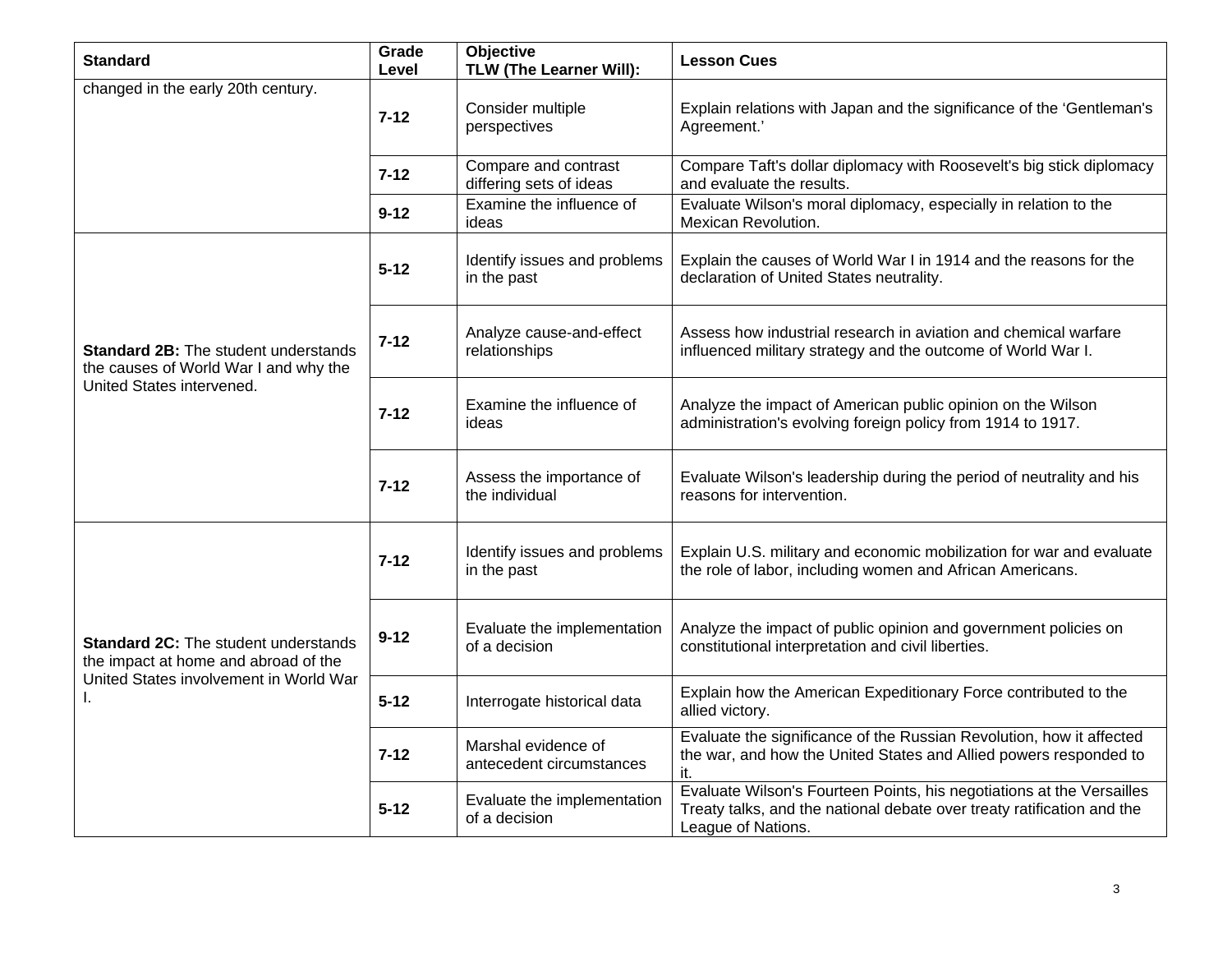| <b>Standard</b>                                                                                                                                                                                                                           | Grade<br>Level | <b>Objective</b><br>TLW (The Learner Will):  | <b>Lesson Cues</b>                                                                                                                                                                                                         |
|-------------------------------------------------------------------------------------------------------------------------------------------------------------------------------------------------------------------------------------------|----------------|----------------------------------------------|----------------------------------------------------------------------------------------------------------------------------------------------------------------------------------------------------------------------------|
|                                                                                                                                                                                                                                           | $7 - 12$       | Evaluate the implementation<br>of a decision | Assess state and federal government reactions to the growth of<br>radical political movements.                                                                                                                             |
| <b>STANDARD 3:</b><br>How the United States changed from<br>the end of World War I to the eve of<br>the Great Depression.<br><b>Standard 3A: The student understands</b><br>social tensions and their consequences<br>in the postwar era. | $5 - 12$       | Interrogate historical data                  | Analyze the factors that lead to immigration restriction and the<br>closing of the 'Golden Door.'                                                                                                                          |
|                                                                                                                                                                                                                                           | $7 - 12$       | Analyze cause-and-effect<br>relationships    | Examine rising racial tensions, the resurgence of the Ku Klux Klan,<br>and the emergence of Garveyism.                                                                                                                     |
|                                                                                                                                                                                                                                           | $7 - 12$       | Examine the influence of<br>ideas            | Examine the rise of religious fundamentalism and the clash between<br>traditional moral values and changing ideas as exemplified in the<br>controversy over Prohibition and the Scopes trial.                              |
|                                                                                                                                                                                                                                           | $9 - 12$       | Examine the influence of<br>ideas            | Analyze how the emergence of the 'New Woman' challenged<br>Victorian values.                                                                                                                                               |
| <b>Standard 3B: The student understands</b><br>how a modern capitalist economy<br>emerged in the 1920s.                                                                                                                                   | $5 - 12$       | Examine the influence of<br>ideas            | Explain how principles of scientific management and technological<br>innovations, including assembly lines, rapid transit, household<br>appliances, and radio, continued to transform production, work, and<br>daily life. |
|                                                                                                                                                                                                                                           | $7 - 12$       | Analyze cause-and-effect<br>relationships    | Examine the changes in the modern corporation, including labor<br>policies and the advent of mass advertising and sales techniques.                                                                                        |
|                                                                                                                                                                                                                                           | $9 - 12$       | Explain historical continuity<br>and change  | Analyze the new business downtowns, the development of suburbs,<br>and the role of transportation in changing urban life.                                                                                                  |
|                                                                                                                                                                                                                                           | $7 - 12$       | Utilize quantitative data                    | Explain the role of new technology and scientific research in the rise<br>of agribusiness and agricultural productivity.                                                                                                   |
| <b>Standard 3C: The student understands</b><br>how new cultural movements reflected<br>and changed American society.                                                                                                                      | $9 - 12$       | Utilize quantitative data                    | Specify and evaluate the extension of secondary education to new<br>segments of American society.                                                                                                                          |